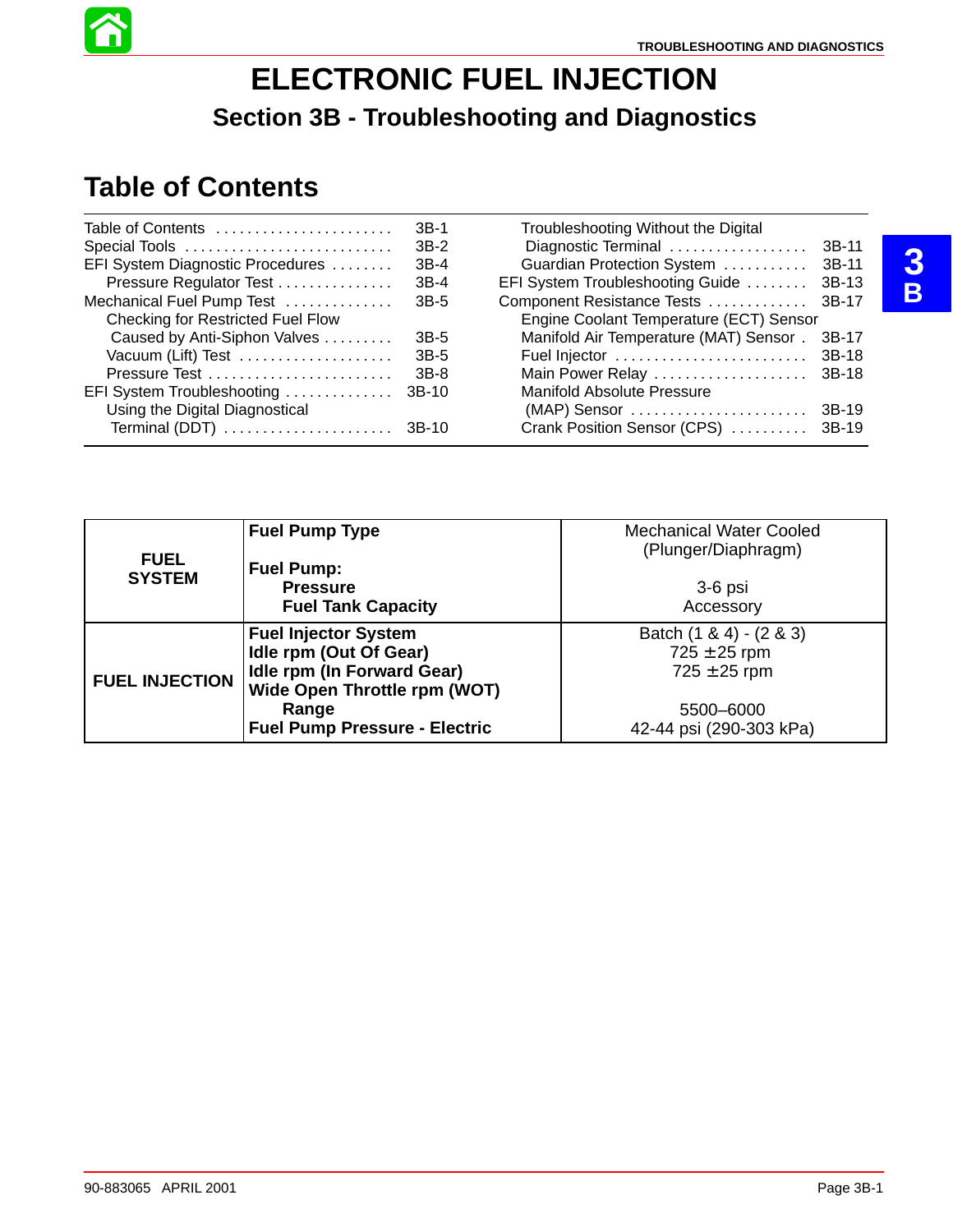

## **Special Tools**

1. Fuel Pressure Gauge 91-16850A7 or Fuel Pressure Gauge 91-852087A3.



2. DMT 2000 Digital Tachometer Multi-meter P/N 91-854009A1



3. Cartridge 91-880118--2

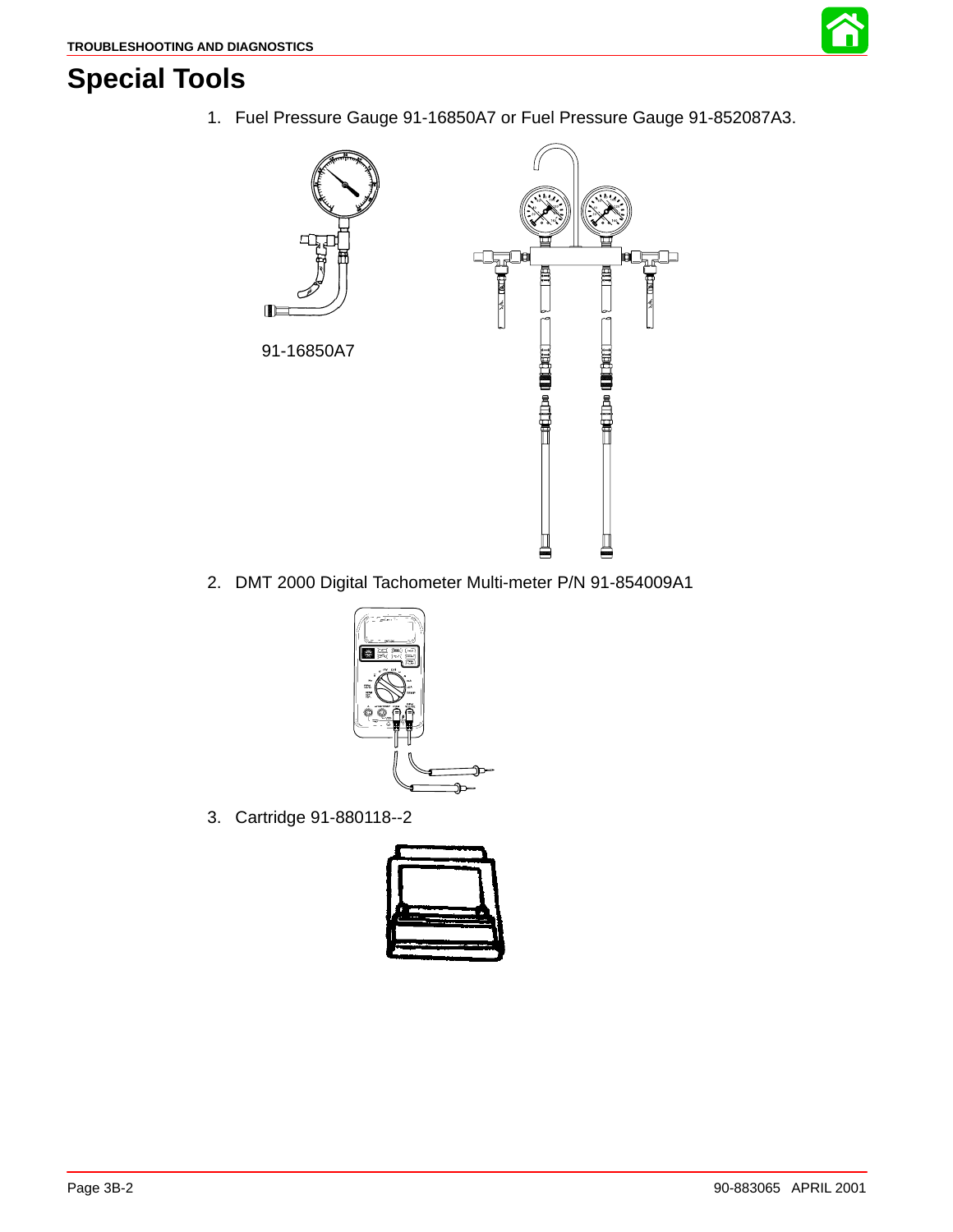4. Digital Diagnostic Tester 91-823686A2



5. DDT Reference Manual 90-881204--2



6. DDT Cable 10' (3.05m) Extension 84-825003A1



7. DDT Test Harness 84-822560A5

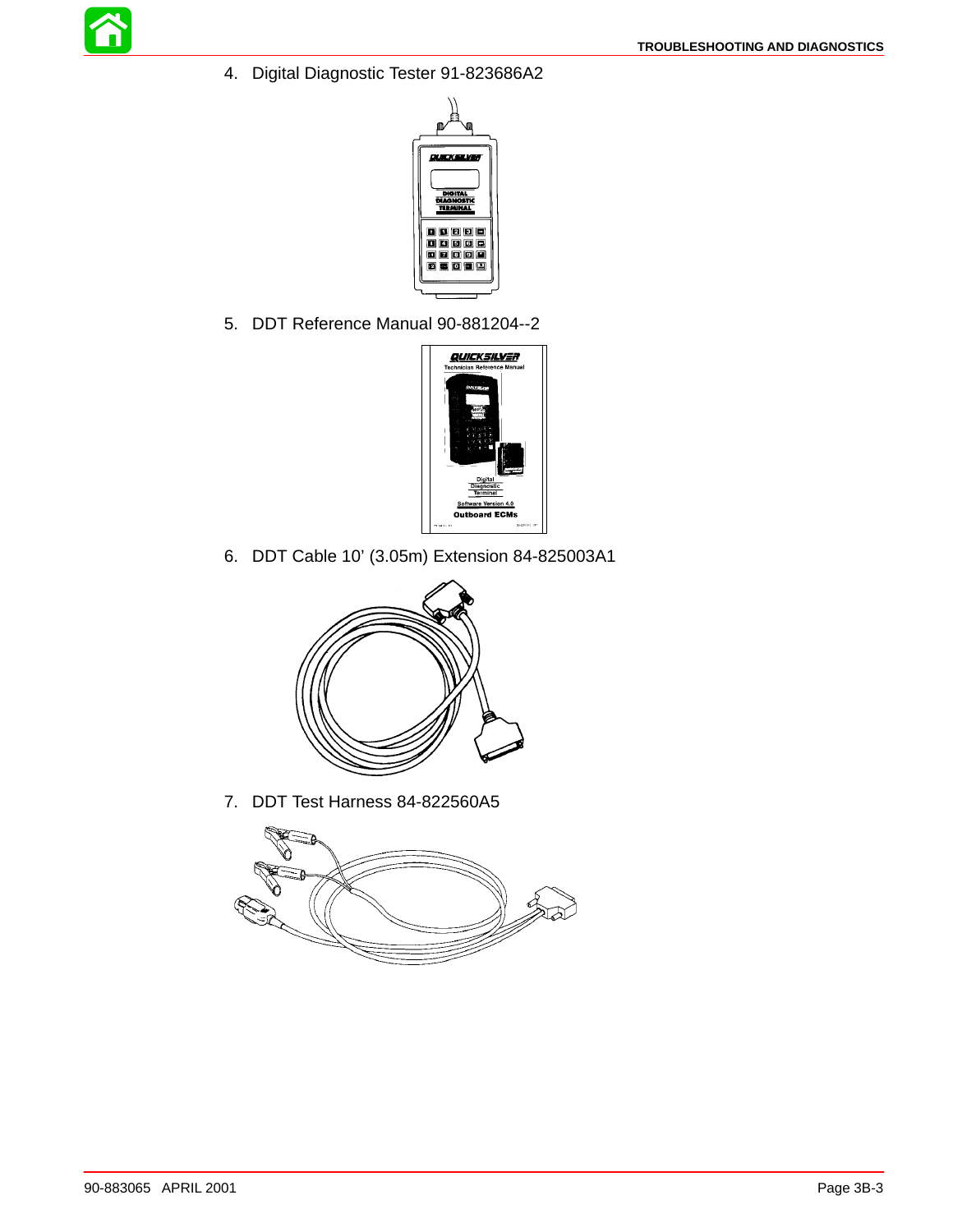

# <span id="page-3-0"></span>**EFI System Diagnostic Procedures**

### **Pressure Regulator Test**

- 1. Install the fuel pressure gauge onto the pressure check valve (located on the VST).
- 2. Start the engine. Fuel pressure should be within specification.



- **a -** Fuel Pressure Gauge
- **b -** Pressure Relief Button
- **c -** Drain Hose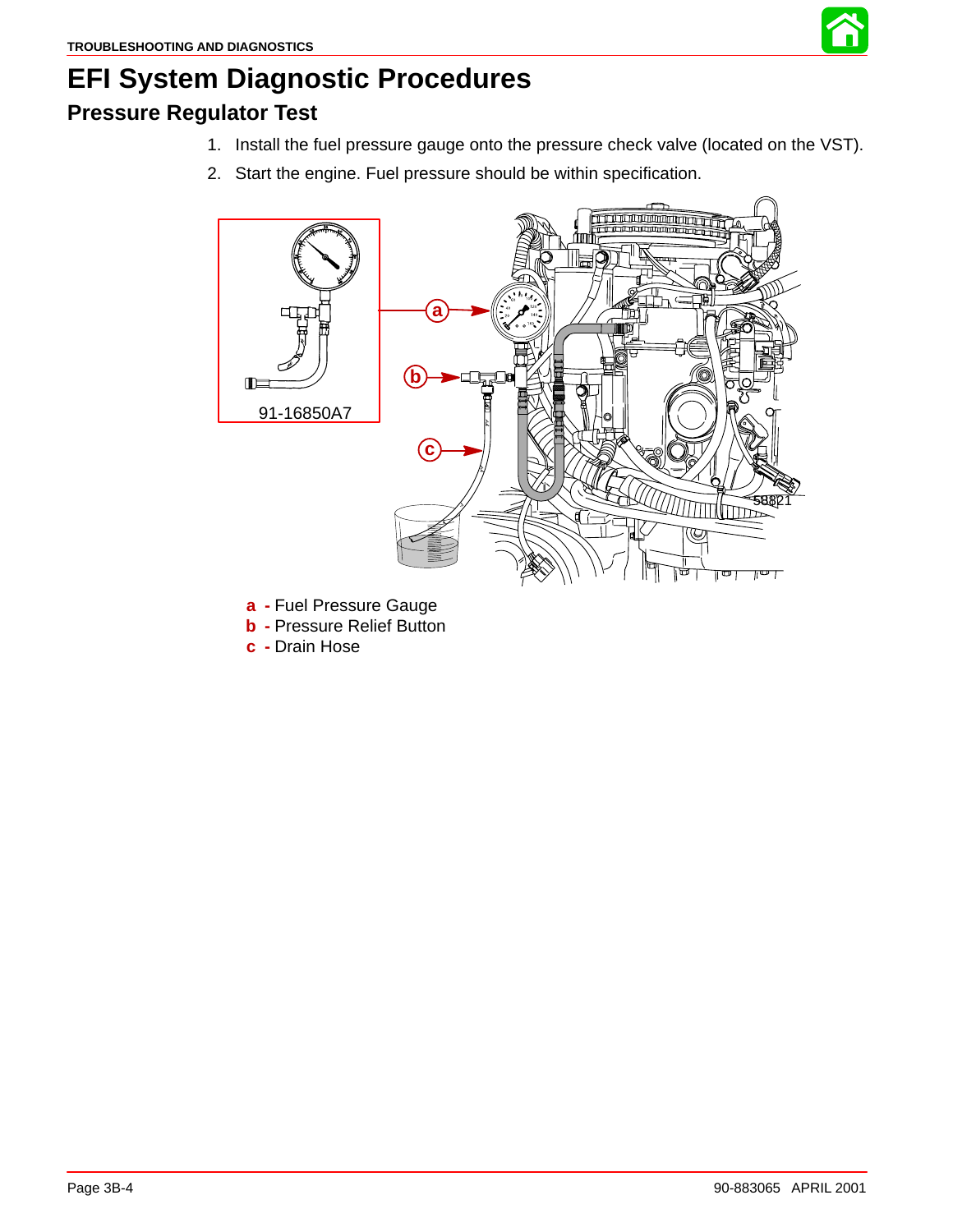

### **Checking for Restricted Fuel Flow Caused by Anti-Siphon Valves**

While anti-siphon valves may be helpful from a safety stand-point, they clog with debris, they may be too small, or they may have too heavy a spring. Summarizing, the pressure drop across these valves can, and often does, create operational problems and/or powerhead damage by restricting fuel to the fuel pump and VST. Some symptoms of restricted (lean) fuel flow, which could be caused by use of an anti-siphon valve, are:

- 1 Loss of fuel pump pressure
- 2 Loss of power
- 3 High speed surging
- 4 Preignition/detonation (piston dome erosion)
- 5 Outboard cuts out or hesitates upon acceleration
- 6 Outboard runs rough
- 7 Outboard quits and cannot be restarted
- 8 Outboard will not start
- 9 Vapor lock

Since any type of anti-siphon device must be located between the outboard fuel inlet and fuel tank outlet, a simple method of checking [if such a device (or bad fuel) is a problem source] is to operate the outboard with a separate fuel supply which is known to be good, such as a remote fuel tank.

If, after using a separate fuel supply, it is found that the anti-siphon valve is the cause of the problem, there are 2 solutions to the problem; either 1) replace the anti-siphon valve with one that has lighter spring tension or 2) replace it with a solenoid-operated fuel shut off valve.

### **Vacuum (Lift) Test**

Fuel system vacuum can be checked using a short piece of extra fuel hose, vacuum gauge, and a "TEE" fitting.

- 1. Conduct test with water to the engine cooling system using one of the following methods:
	- In a test tank.
	- With boat/outboard lower unit in water
- 2. Disconnect fuel hose from inlet fitting of mechanical fuel pump.
- 3. Connect extra fuel hose onto the inlet fitting of pump.
- 4. Install "TEE" fitting into extra hose making connection as close to pump as possible.
- 5. Connect vacuum gauge and fuel inlet hose onto "TEE" fitting.
- 6. Start engine and run at 1000 RPM, normal fuel system vacuum (lift) should be to specifications.

**NOTE:** The system vacuum test is normally performed at 1000 RPM. As engine RPM is increased there will be a slight increase in vacuum; this increase should not exceed normal readings.

**Normal Fuel System Vacuum (Lift) @ 1000 RPM** 1 – 2 in. Hg (25 – 50 mm Hg)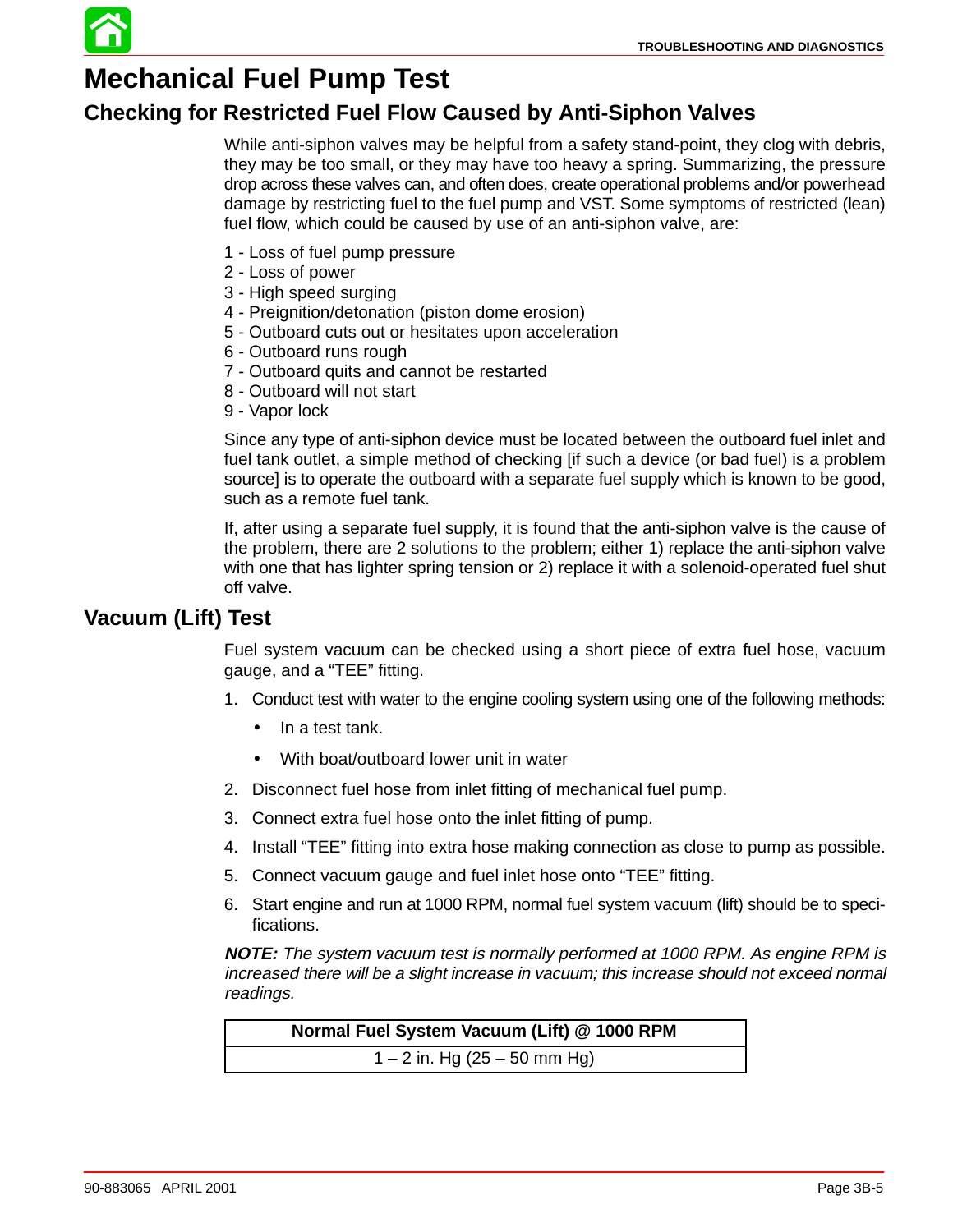

- 7. To isolate the mechanical fuel pump from the rest of the fuel system:
	- a. Pinch off/restrict the fuel supply hose between the vacuum gauge and the fuel tank.
	- b. The mechanical fuel pump vacuum (lift) should be to specifications.
	- c. If vacuum reading for the pump is below specifications, the pump needs rebuilding.

| Mechanical Fuel Pump Vacuum (Lift) @ 1000 RPM |  |
|-----------------------------------------------|--|
| 4 in. Hg (101.6 mm Hg)                        |  |

- 8. If vacuum reading is not within specifications, refer to "Vacuum (Lift) Troubleshooting" table.
- 9. Stop engine, remove gauge, and reconnect fuel line to inlet fitting of fuel pump.

The fuel pump is designed to lift fuel (vertically) about 60 in. (1524 mm) if there are no other restrictions in the system using a fuel hose that is 5/16 in. (7.9 mm) minimum diameter. As restrictions are added, such as filters, fittings, valves etc., the amount of fuel pump lift decreases.



- **a -** Extra Hose To Inlet Fitting of Mechanical Fuel Pump
- **b -** "TEE"-fitting
- **c -** Vacuum Gauge
- **d -** Fuel Supply Hose From Fuel Tank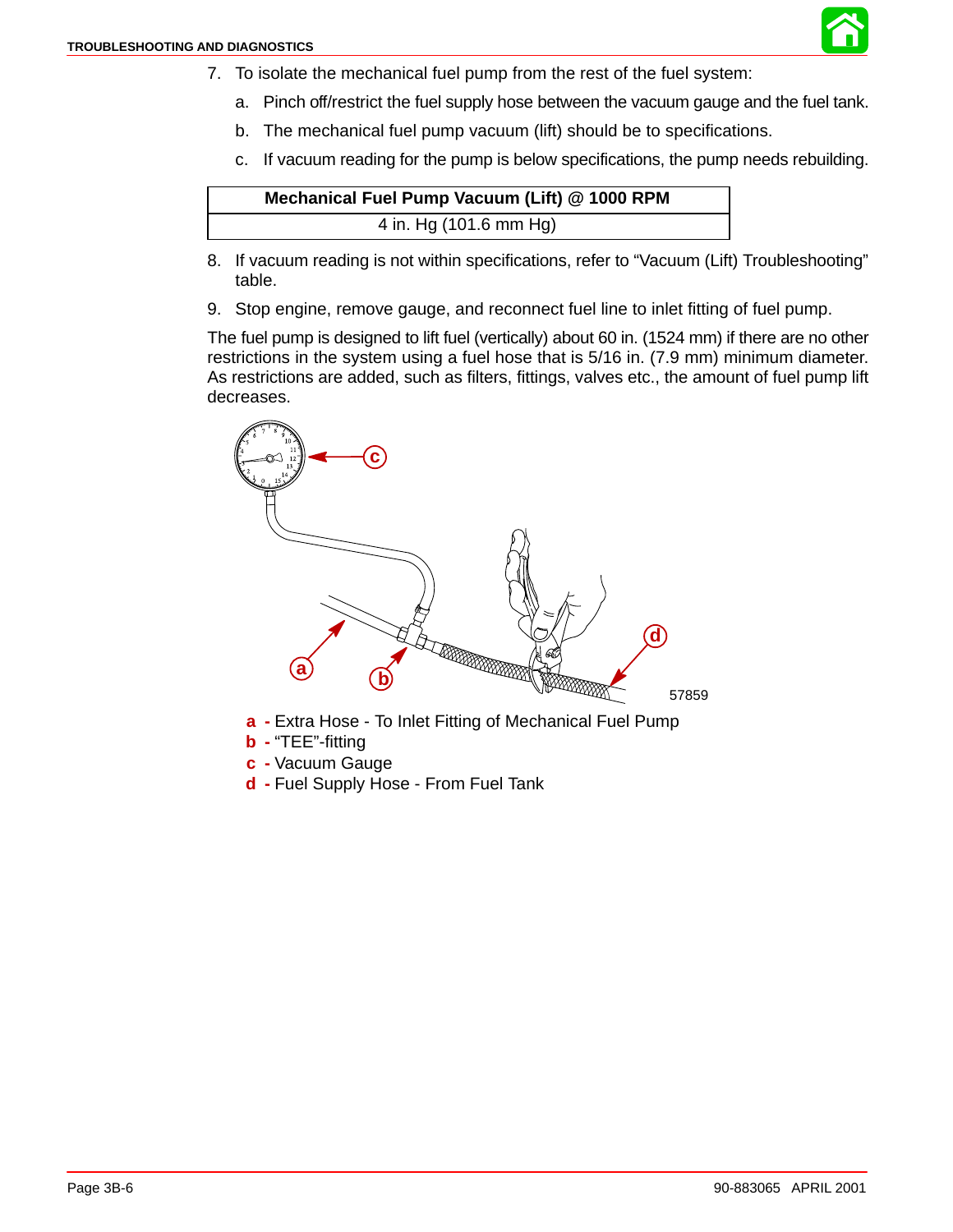

| <b>Vacuum (Lift) Troubleshooting</b>             |                                               |                                                                                           |  |  |  |
|--------------------------------------------------|-----------------------------------------------|-------------------------------------------------------------------------------------------|--|--|--|
| <b>Condition</b>                                 | <b>Cause</b>                                  | <b>Correction</b>                                                                         |  |  |  |
| Fuel system vacuum (lift) above<br>specification | Restricted anti-siphon valve                  | Refer to "Checking for Restricted<br>Fuel Flow caused by Anti-Siphon<br>Valves" preceding |  |  |  |
|                                                  | Plugged fuel tank pick-up screen              | Clean/replace fuel pick-up<br>screen                                                      |  |  |  |
|                                                  | Pinched/collapsed fuel hose                   | Inspect/replace fuel hose(s)                                                              |  |  |  |
|                                                  | Dirty/plugged water separating<br>fuel filter | Clean/replace water separating<br>fuel filter                                             |  |  |  |
|                                                  | Restriction in fuel line thru-hull<br>fitting | Clean/replace fitting                                                                     |  |  |  |
|                                                  | Restriction in fuel tank switching<br>valve   | Clean/replace valve                                                                       |  |  |  |
|                                                  | Restriction within primer bulb                | Rebuild/replace primer bulb                                                               |  |  |  |
| Fuel system vacuum (lift) below                  | Low fuel level in fuel tank                   | Fill tank with fuel                                                                       |  |  |  |
| specifications                                   | Hole/cut in pick-up tube of fuel<br>tank      | Replace fuel pick-up tube                                                                 |  |  |  |
|                                                  | Loose fuel line connection                    | Check/tighten all connections                                                             |  |  |  |
|                                                  | Hole/cut is fuel line                         | Inspect/replace fuel hose(s)                                                              |  |  |  |
|                                                  | Loose fuel pump screws                        | Torque screws to specification                                                            |  |  |  |
|                                                  | Fuel pump gasket(s) worn or<br>leaking        | Rebuild/replace fuel pump                                                                 |  |  |  |
|                                                  | Fuel pump check valves/seals<br>leaking       | Rebuild/replace fuel pump                                                                 |  |  |  |
|                                                  | Leaky fuel pump diaphragm                     | Rebuild/replace fuel pump                                                                 |  |  |  |
|                                                  | Worn/broken fuel pump springs                 | Rebuild/replace fuel pump                                                                 |  |  |  |
|                                                  | Leaky fuel pump seals                         | Rebuild/replace fuel pump                                                                 |  |  |  |
|                                                  | Fuel filter bowl loose                        | Tighten fuel filter bowl                                                                  |  |  |  |
|                                                  | Fuel filter gasket cut/worn                   | Replace gasket                                                                            |  |  |  |
|                                                  | Fuel vaporization                             | Check for plugged fuel pump wa-<br>ter cooling circuit                                    |  |  |  |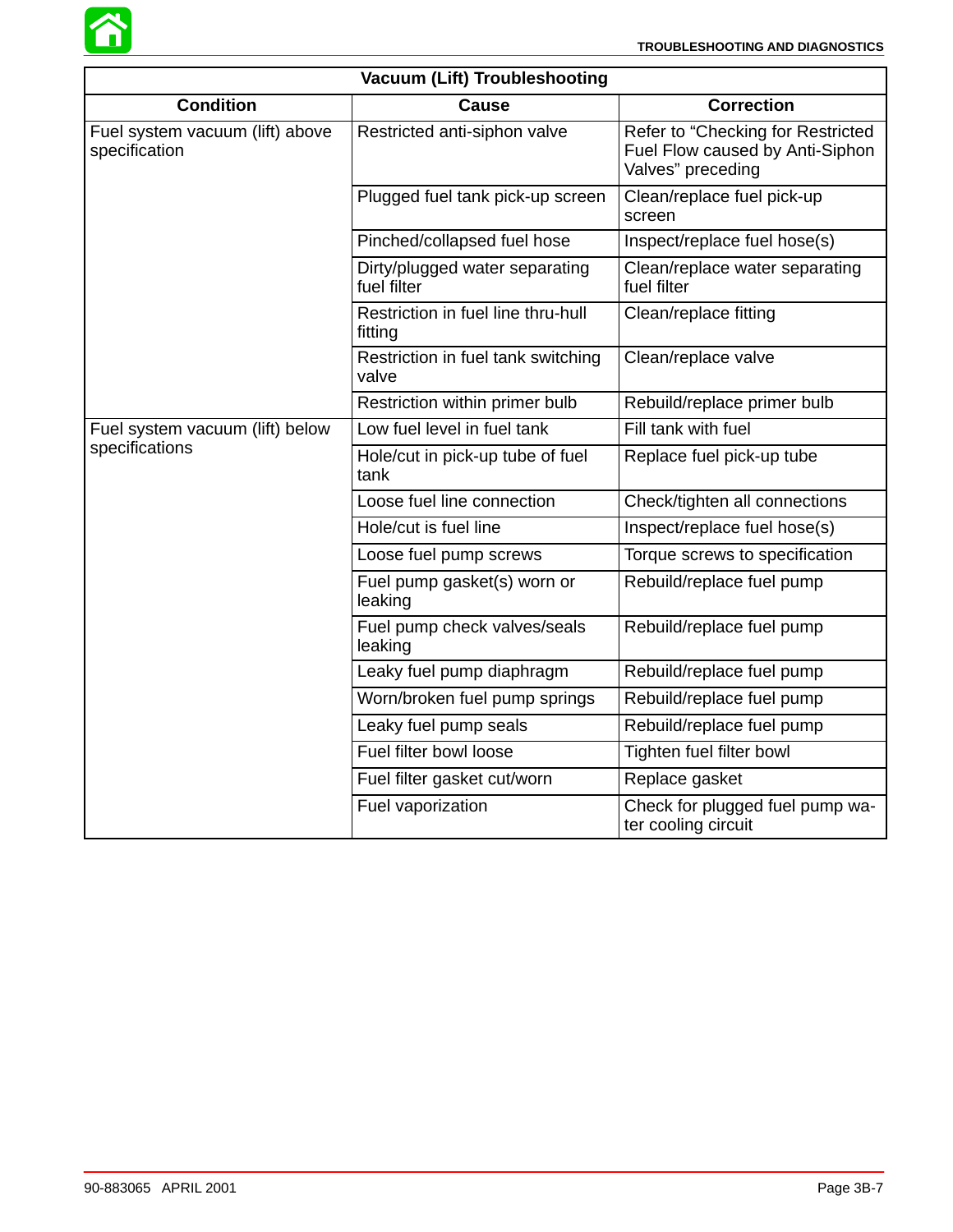

### **Pressure Test**

Fuel system pressure/trouble shooting can be performed using piece of clear fuel hose 4 in. (10 cm) long, a pressure gauge, and a "TEE" fitting.

- 1. Conduct test with water to the engine cooling system using one of the following methods:
	- In a test tank
	- With boat/outboard lower unit in water
- 2. Disconnect fuel hose from outlet fitting of mechanical fuel pump.
- 3. Connect clear fuel hose onto the inlet fitting of pump.
- 4. Install "TEE" fitting onto clear fuel hose.
- 5. Connect pressure gauge and fuel outlet hose (to VST) onto "TEE" fitting.
- 6. Start engine and run at 1000 RPM, normal fuel system pressure should be to specifications.

**Normal Fuel System Pressure @ 1000 RPM** Pressure should exceed 2 psi (13.7 kPa)

- 7. To isolate the mechanical fuel pump from the rest of the fuel system:
	- a. Pinch off/restrict the fuel hose between the "TEE" fitting and the VST.
	- b. The mechanical fuel pump pressure should be to specifications.
	- c. If pressure reading for the pump is below specifications, the pump needs rebuilding.

**Mechanical Fuel Pump Pressure @ 1000 RPM** Pressure should exceed 3 psi (20.7 kPa)

- 8. If fuel pressure reading is below specifications, refer to "Fuel Pressure Troubleshooting" table.
- 9. Stop engine, remove gauge/clear hoses and reconnect fuel line to outlet fitting of fuel pump.



- **a -** Clear Hose From Mechanical Fuel Pump Outlet to "Tee" Fitting
- **b -** "TEE"-fitting
- **c -** Fuel Pressure Gauge
- **d -** Fuel Hose To VST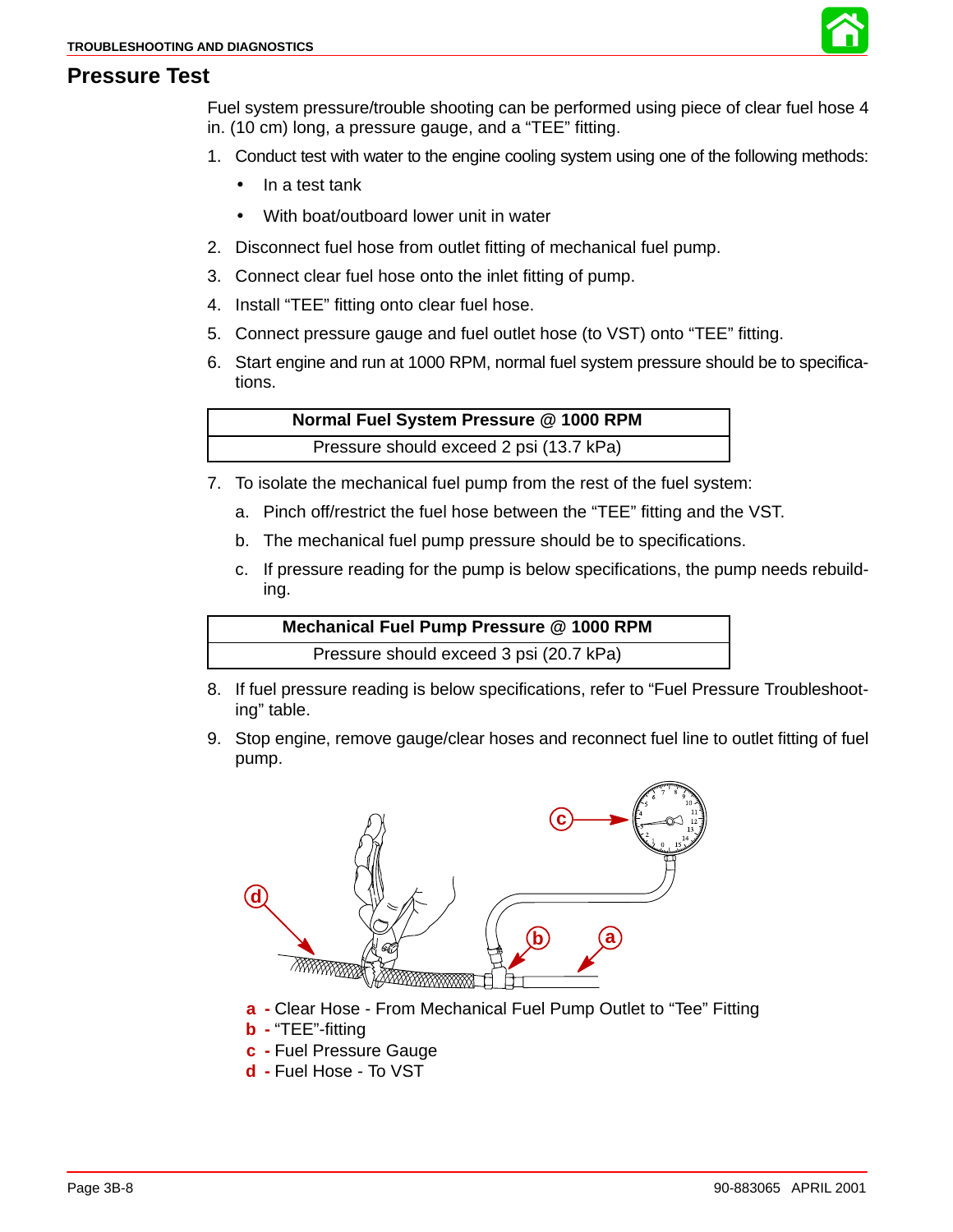

| <b>Fuel Pressure Troubleshooting</b>        |                                                   |                                                                                           |  |  |
|---------------------------------------------|---------------------------------------------------|-------------------------------------------------------------------------------------------|--|--|
| <b>Condition</b>                            | Cause                                             | <b>Correction</b>                                                                         |  |  |
| Fuel system pressure below<br>specification | Restricted anti-siphon valve                      | Refer to "Checking for Restricted<br>Fuel Flow caused by Anti-Siphon<br>Valves" preceding |  |  |
|                                             | Low fuel level in fuel tank *                     | Fill tank with fuel                                                                       |  |  |
|                                             | Plugged fuel tank pick-up screen                  | Clean/replace fuel pick-up<br>screen                                                      |  |  |
|                                             | Hole/cut in pick-up tube of fuel<br>tank *        | Replace fuel pick-up tube                                                                 |  |  |
|                                             | Loose fuel line connection *                      | Check/tighten all connections                                                             |  |  |
|                                             | Hole/cut in fuel line *                           | Inspect/replace fuel hose(s)                                                              |  |  |
|                                             | Fuel line primer bulb check<br>valves not opening | Replace fuel line primer bulb                                                             |  |  |
|                                             | Fuel hose/line internal diameter<br>too small     | Use 5/16 in. (8mm) fuel hose                                                              |  |  |
|                                             | Restriction in fuel line thru-hull<br>fitting     | Clean/replace fitting                                                                     |  |  |
|                                             | Restriction in fuel tank switching<br>valve       | Clean/replace valve                                                                       |  |  |
|                                             | Restriction within primer bulb                    | Rebuild/replace primer bulb                                                               |  |  |
|                                             | Pinched/collapsed fuel hose                       | Inspect/replace fuel hose(s)                                                              |  |  |
|                                             | Dirty/plugged water separating<br>fuel filter     | Clean/replace water separating<br>fuel filter                                             |  |  |
|                                             | Fuel filter bowl loose *                          | Tighten fuel filter bowl                                                                  |  |  |
|                                             | Fuel filter gasket cut/worn *                     | Replace gasket                                                                            |  |  |
|                                             | Loose fuel pump screws *                          | Torque screws to specification                                                            |  |  |
|                                             | Fuel pump gasket(s) worn or<br>leaking *          | Rebuild/replace fuel pump                                                                 |  |  |
|                                             | Fuel pump check valves/seals<br>leaking           | Rebuild/replace fuel pump                                                                 |  |  |
|                                             | Leaky fuel pump diaphragm *                       | Rebuild/replace fuel pump                                                                 |  |  |
|                                             | Worn/broken fuel pump springs                     | Rebuild/replace fuel pump                                                                 |  |  |
|                                             | Leaky fuel pump seals                             | Rebuild/replace fuel pump                                                                 |  |  |
|                                             | Fuel vaporization                                 | Check for plugged fuel pump<br>water cooling circuit                                      |  |  |

**NOTE:** \* Air bubbles may also be visible as fuel passes through the clear fuel (test) hose installed between the mechanical fuel pump outlet fitting and the VST.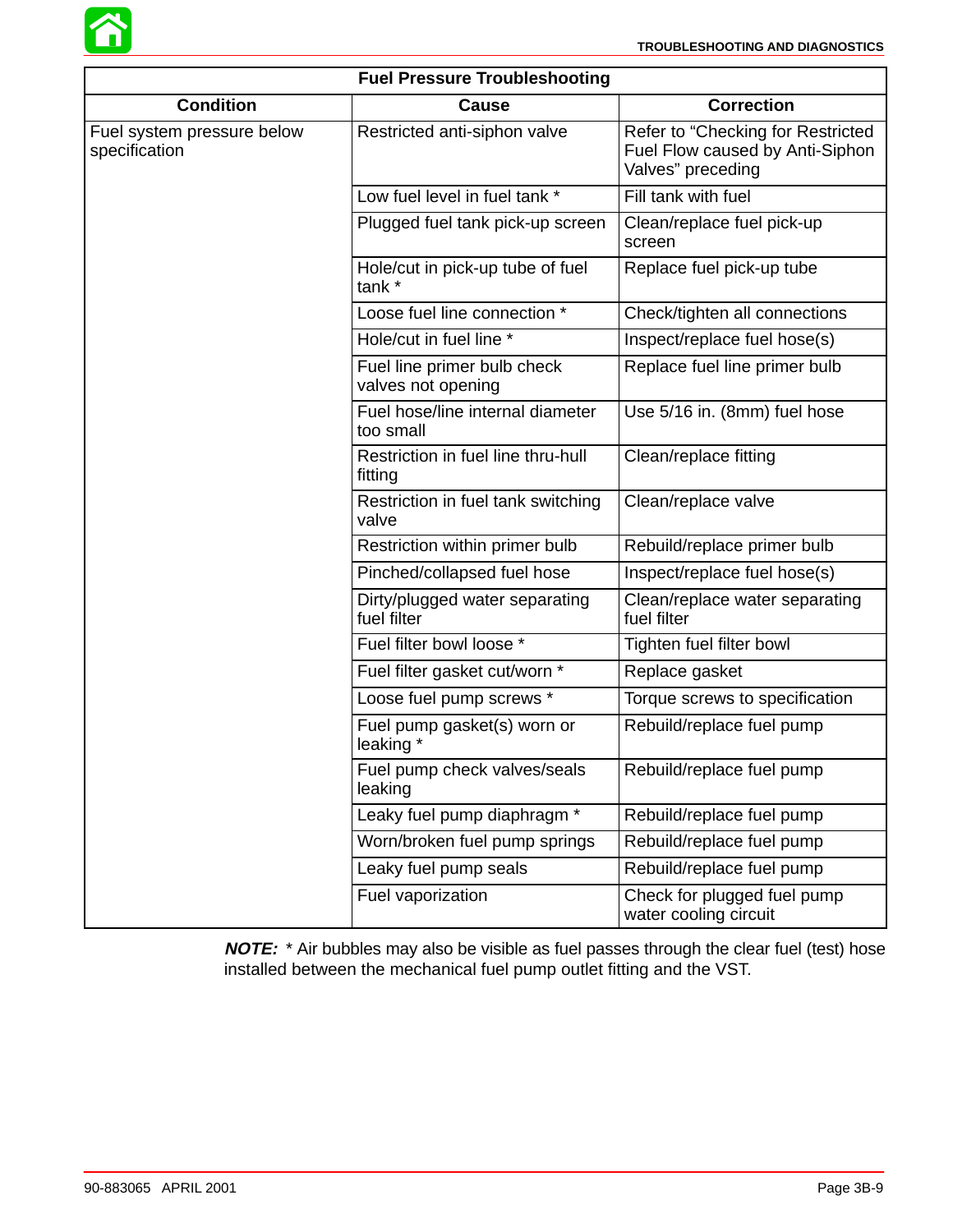# **EFI System Troubleshooting**

The ECM is designed such that if a sensor fails the ECM will compensate so that the engine does not go into an over-rich condition. Because of this, disconnecting a sensor for troubleshooting purposes may have no noticeable effect.

### **Using the Digital Diagnostical Terminal (DDT)**

**IMPORTANT: Any sensor that is disconnected while the engine is running will be recorded as a fault in the ECM Fault History. Use the DDT to view and clear the fault history when troubleshooting/repair is completed.**



- **d -** DDT Cable 10ft. (3.05m) Extension (84-825003A1)
- **e -** Adaptor Harness (84-822560A5)

The Quicksilver Digital Diagnostic Terminal (DDT) has been developed specifically to help technicians diagnose and repair Mercury Marine 2 and 4 cycle engines.

Attach the diagnostic cable to the ECM diagnostic connector and plug in the software cartridge. You will be able to monitor sensors and ECM data values including status switches. The ECM program can help diagnose intermittent engine problems. It will record the state of the engine sensors and switches for a period of time and then can be played back to review the recorded information.

Refer to the Digital Diagnostic Terminal Reference Manual for complete diagnostic procedures.

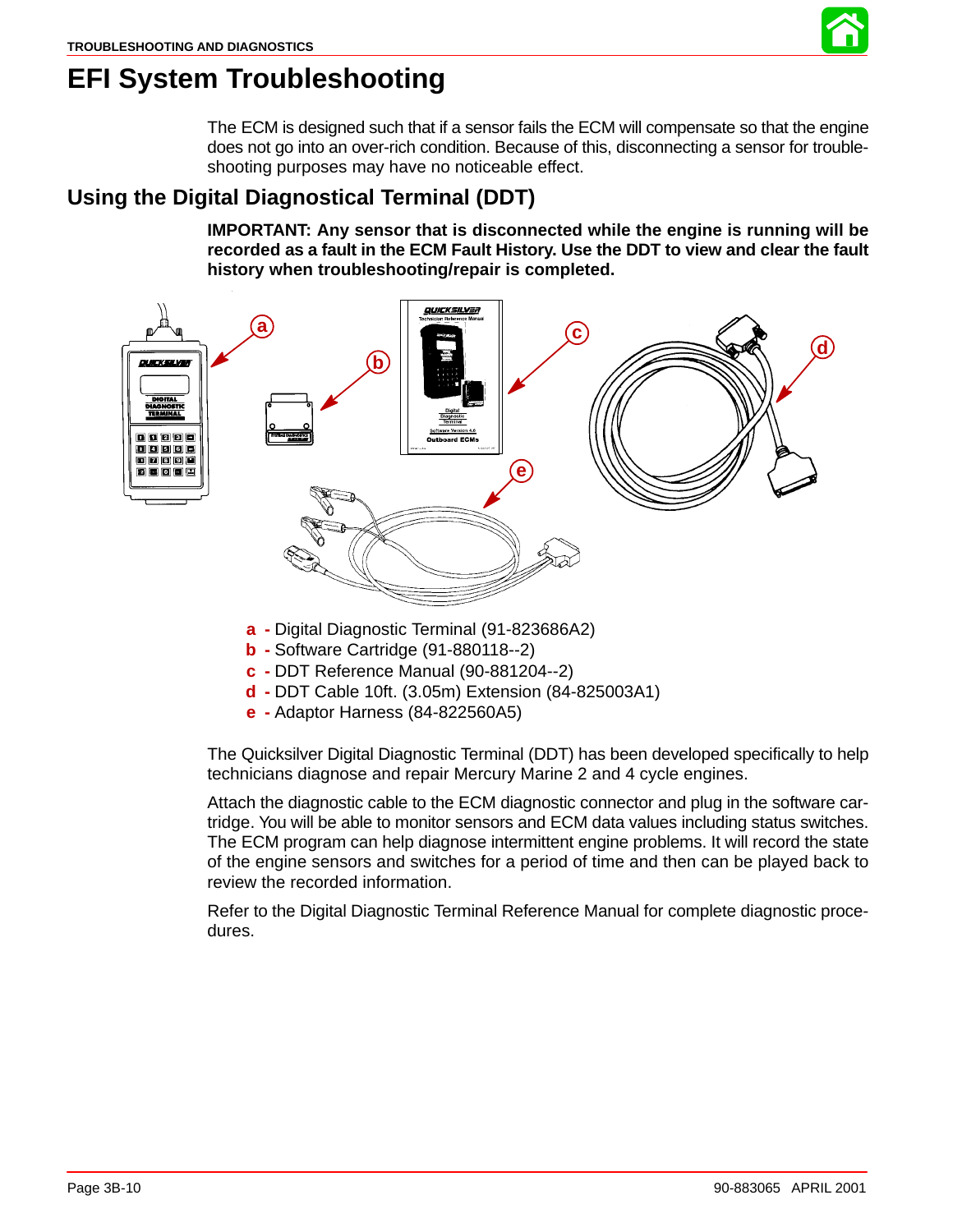- 
- 
- 
- 
- 
- 
- 
- 
- 
- 
- 
- 
- 
- 
- 

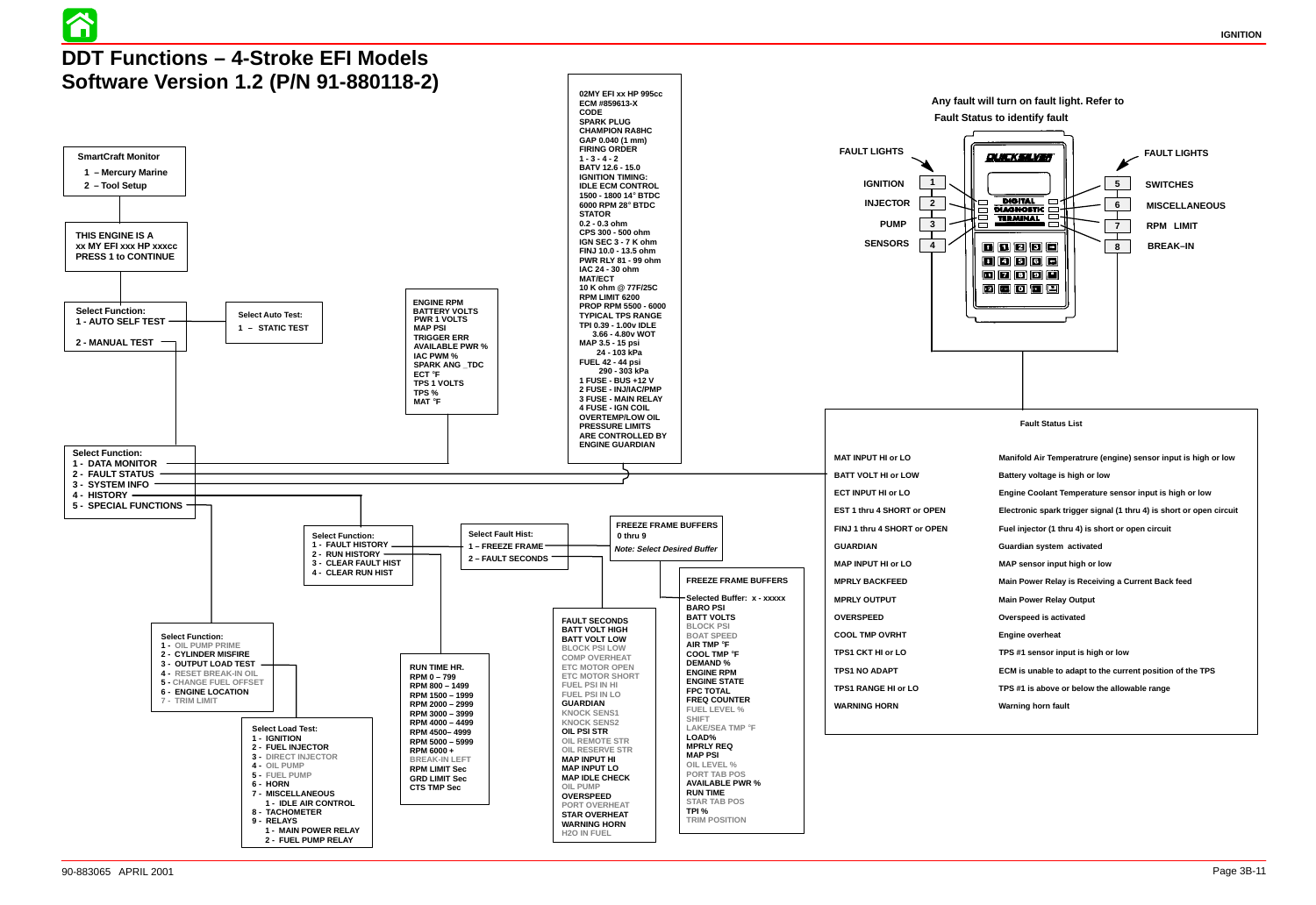### **Troubleshooting Without Digital Diagnostic Terminal**

Troubleshooting without the DDT is limited to checking resistance on some of the sensors.

Typical failures usually do not involve the ECM. Connectors, set-up, and mechanical wear are most likely at fault.

- Verify spark plug wires are securely installed (pushed on) on the coil tower.
- The engine may not run or may not run above idle with the wrong spark plugs installed.
- Swap ignition coils to see if the problem follows the coil or stays with the particular cylinder.

**NOTE:** ECMs are capable of performing a cylinder misfire test to isolate problem cylinders. Once a suspect cylinder is located, an output load test on the ignition coil or fuel injector can be performed using the DDT.

• Any sensor or connection can be disconnected and reconnected while the engine is operating without damaging the ECM. Disconnecting the crank position sensor will stop the engine.

### **IMPORTANT: Any sensor that is disconnected while the engine is running will be recorded as a Fault in the ECM Fault History. Use the DDT to view and clear the fault history when troubleshooting/repair is completed.**

- If all cylinders exhibit similar symptoms, the problem is with a sensor or harness input to the ECM.
- If problem is speed related or intermittent, it is probably connector or contact related. Inspect connectors for corrosion, loose wires or loose pins. Secure connector seating; use dielectric compound 92-823506-1.
- Inspect the harness for obvious damage: pinched wires, chaffing.
- Secure grounds and all connections involving ring terminals (coat with Liquid Neoprene 92-25711--3).
- Check fuel pump connections and fuel pump pressure.

### **Guardian Protection System**

The guardian protection system monitors critical engine functions and will reduce engine power accordingly in an attempt to keep the engine running within safe operating parameters.

**IMPORTANT: The Guardian System cannot guarantee that powerhead damage will not occur when adverse operating conditions are encountered. The Guardian System is designed to (1) warn the boat operator that the engine is operating under adverse conditions and (2) reduce power by limiting maximum rpm in an attempt to avoid or reduce the possibility of engine damage. The boat operator is ultimately responsible for proper engine operation.**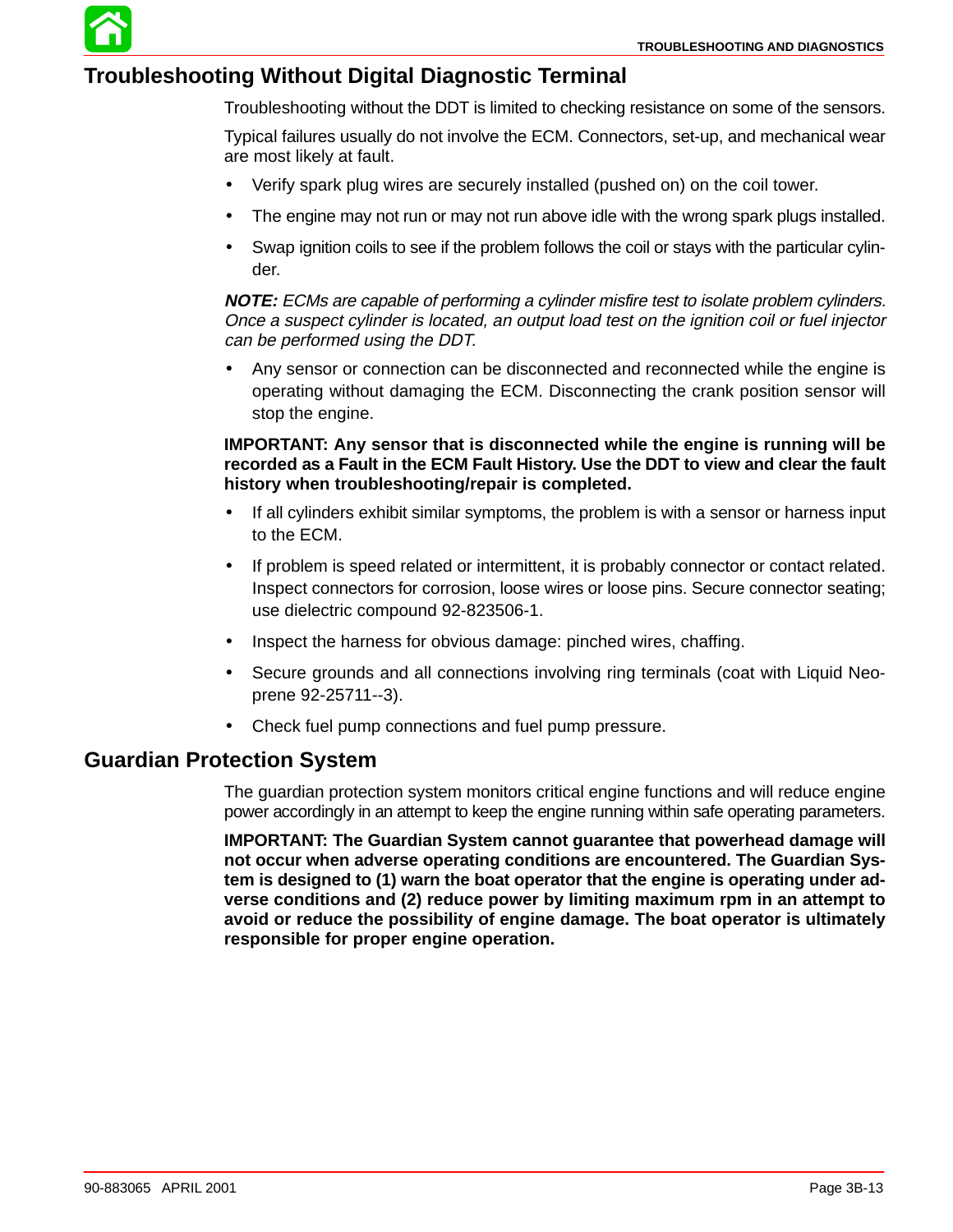

| <b>Warning Horn/Guardian System Operation</b> |                                                                                                                                                                                                                                                                  |                                                                                                                                                                                                                       |  |  |
|-----------------------------------------------|------------------------------------------------------------------------------------------------------------------------------------------------------------------------------------------------------------------------------------------------------------------|-----------------------------------------------------------------------------------------------------------------------------------------------------------------------------------------------------------------------|--|--|
| <b>Sound</b>                                  | <b>Condition</b>                                                                                                                                                                                                                                                 | <b>Description</b>                                                                                                                                                                                                    |  |  |
| One Beep on key up                            | Normal                                                                                                                                                                                                                                                           | <b>System Test</b>                                                                                                                                                                                                    |  |  |
| Six Beeps on key up,                          | Failure detected with                                                                                                                                                                                                                                            | Engine should run well however,                                                                                                                                                                                       |  |  |
| or during a running failure.                  | MAP, MAT *, TPS, or Flash Check<br>Sum (ECM)                                                                                                                                                                                                                     | service will be required.                                                                                                                                                                                             |  |  |
| Three Beeps every 4 Minutes.                  | Failure detected with:<br>Battery Voltage *<br>$\bullet$<br>EST *- Open detected at key<br>$\bullet$<br>up. Short detected with engine<br>running<br>Fuel Injector - Detected while<br>cranking/running *<br>Coolant Sensor*<br>$\bullet$<br>IAC **<br>$\bullet$ | Engine will start hard, run rough<br>and/or stall. Utilizing the neutral<br>fast idle feature may assist start-<br>ing. Service is required.                                                                          |  |  |
| <b>Intermittent Beeps</b>                     | Failure detected with:<br>Fuel Pump - May start<br>$\bullet$<br>momentarily **<br>Main Power Relay - No start **<br>$\bullet$<br><b>ECM Reference Voltage to</b><br>$\bullet$<br>MAP/TPS - Starts but stalls<br>under load                                       | Engine may or may not start. If en-<br>gine starts it easily stalls. Service<br>is required.                                                                                                                          |  |  |
| Continuous                                    | <b>Engine Overheat</b>                                                                                                                                                                                                                                           | Engine Guardian System is acti-<br>vated. Power limit will vary with<br>level of overheat. Stop engine and<br>check water intake for obstruction.<br>Advancing throttle above idle may<br>provide additional cooling. |  |  |
|                                               | Low Oil Pressure                                                                                                                                                                                                                                                 | Guardian System is activated. En-<br>gine power is limited to 10% of<br>maximum. Stop engine and check<br>oil level. Add oil if necessary.                                                                            |  |  |
|                                               | <b>Battery Voltage</b><br>Less Than 10v or More Than 16v                                                                                                                                                                                                         | Engine Guardian System is acti-<br>vated. Engine power is limited to<br>75% of maximum.                                                                                                                               |  |  |
|                                               | <b>Coolant Sensor Failure</b>                                                                                                                                                                                                                                    | Engine Guardian System is acti-<br>vated. Engine power is limited to<br>50% of maximum. Engine over-<br>heat protection is compromised.                                                                               |  |  |
|                                               | <b>Engine Speed Limiter</b>                                                                                                                                                                                                                                      | Exceeding 6200 rpm cuts spark/in-<br>jection on cylinders #2 and #3 to<br>reduce engine speed.<br>Exceeding 6350 rpm cuts spark/in-<br>jection on all cylinders to reduce<br>engine speed.                            |  |  |

\* Horn Beeps once on key up, plus failure code.

\*\* Sticky Fault requires key off to reset.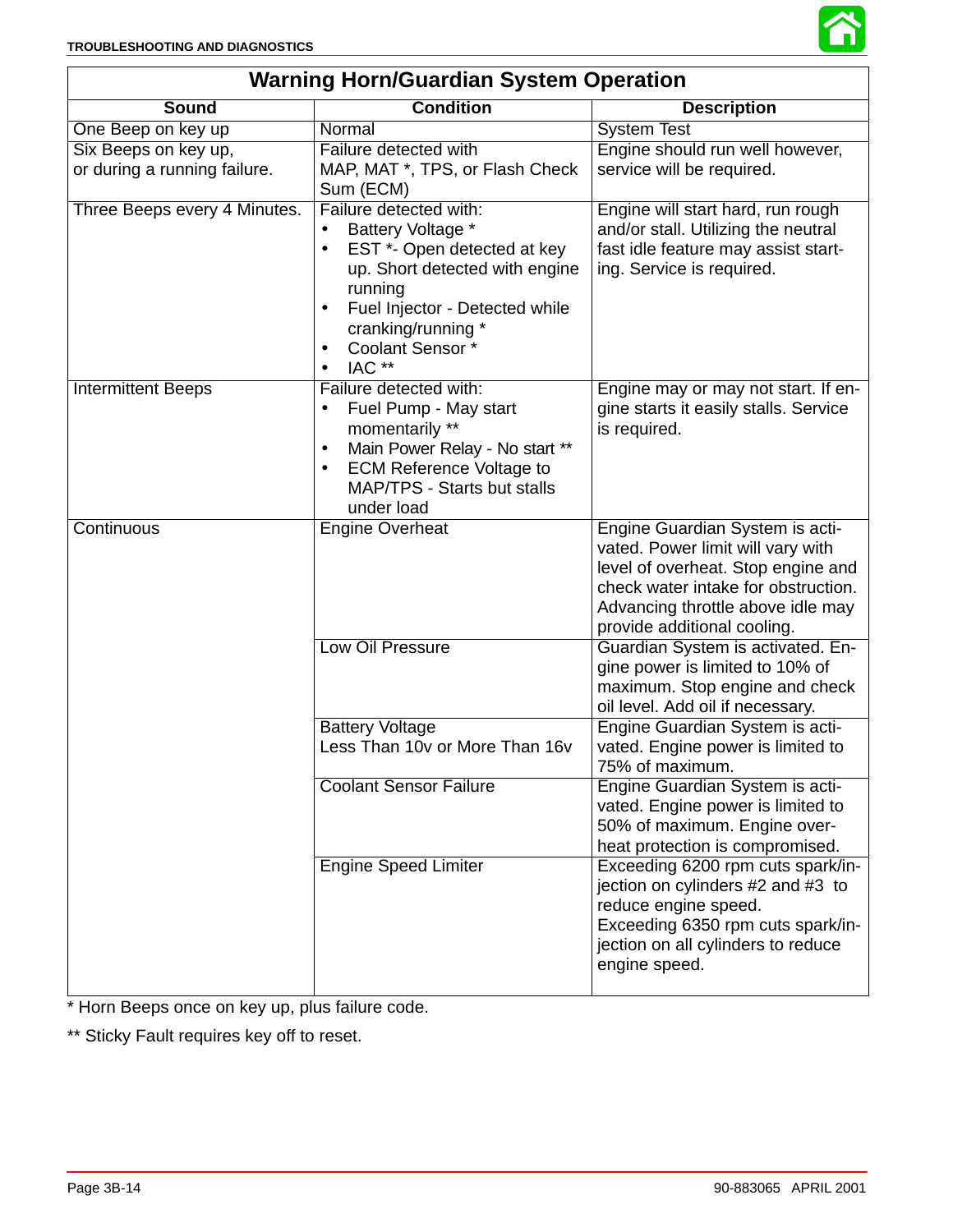

# **EFI System Troubleshooting Guide**

**IMPORTANT:** In all instances check wiring harness integrity (especially ground connections) in boat and on engine.

| <b>Condition</b>                    | <b>Cause/Fault</b>                                                                                                                                           | <b>Warning</b>                                               | <b>Check</b>                                                                                                                               |
|-------------------------------------|--------------------------------------------------------------------------------------------------------------------------------------------------------------|--------------------------------------------------------------|--------------------------------------------------------------------------------------------------------------------------------------------|
|                                     |                                                                                                                                                              | <b>Mode</b>                                                  |                                                                                                                                            |
| Engine cranks<br>but will not start | Lanyard stop switch is in the<br>"OFF" position                                                                                                              | None                                                         | Set lanyard stop switch to "RUN"                                                                                                           |
|                                     | Weak battery or bad starter<br>motor. Battery voltage drops<br>below 8 volts while cranking<br>(ECM cuts out below 6 volts)<br>(Fuel pump requires 8 volts). | 3 Beeps<br>every 4<br>minutes for<br>low battery<br>voltage. | Check condition of battery/starter sole-<br>noid terminals and cables. Charge/re-<br>place battery. Inspect condition of starter<br>motor. |
|                                     | <b>Blown Fuse</b>                                                                                                                                            | <b>None</b>                                                  | Replace fuse. Inspect engine wiring har-<br>ness and electrical components.                                                                |
|                                     |                                                                                                                                                              |                                                              | Fuse #2 - Fuel Injectors/IAC/Fuel Pump                                                                                                     |
|                                     |                                                                                                                                                              |                                                              | Fuse #3 - Main Power Relay/Accessory                                                                                                       |
|                                     |                                                                                                                                                              |                                                              | Fuse #4 - Ignition Coils                                                                                                                   |
|                                     | Main Power Relay                                                                                                                                             | <b>Intermittent</b><br><b>Beeps</b>                          | Listen for relay to "click" when key switch<br>is turned to "ON"                                                                           |
|                                     |                                                                                                                                                              |                                                              | 81 - 99 ohms                                                                                                                               |
|                                     |                                                                                                                                                              |                                                              | Between pin #22 (YEL/PUR) of port ECM<br>connector and (RED/BLU) wire of fuse #3<br>(fuse removed)                                         |
|                                     |                                                                                                                                                              |                                                              | $-$ or $-$                                                                                                                                 |
|                                     |                                                                                                                                                              |                                                              | Between pin #85 and pin #86 of relay                                                                                                       |
|                                     | <b>Crank Position Sensor</b>                                                                                                                                 | None                                                         | $300 - 350$ ohms                                                                                                                           |
|                                     | (CPS)                                                                                                                                                        | Note:<br>No rpm                                              | Between pin #5 (RED) and pin #6 (WHT)<br>of starboard ECM connector.                                                                       |
|                                     |                                                                                                                                                              | reading at<br>tachometer                                     | $-$ or $-$                                                                                                                                 |
|                                     |                                                                                                                                                              | Between pin #1 (RED) and pin #2 (WHT)<br>of CPS connector.   |                                                                                                                                            |
|                                     | Electric fuel pump                                                                                                                                           | Intermittent<br><b>Beeps</b>                                 | Listen for pump. Fuel pump should run 2<br>seconds after key switch is turned to<br>"RUN" position.                                        |
|                                     |                                                                                                                                                              |                                                              | 32 - 41 ohms                                                                                                                               |
|                                     |                                                                                                                                                              |                                                              | Between pin #19 (BLK/BLU) and pin #23<br>(RED/BLU)                                                                                         |
|                                     |                                                                                                                                                              |                                                              | $-$ or $-$                                                                                                                                 |
|                                     |                                                                                                                                                              |                                                              | Between pins of fuel pump connector.                                                                                                       |
|                                     | Flywheel misaligned                                                                                                                                          | None                                                         | Remove flywheel and inspect flywheel<br>key/key way                                                                                        |
|                                     | <b>Engine Coolant Temperature</b><br>(ECT) sensor                                                                                                            | 3 Beeps<br>every 4<br>minutes                                | See ECT sensor resistance chart -<br>Section 3B "ELECTRONIC FUEL<br>INJECTION".                                                            |
|                                     |                                                                                                                                                              |                                                              | Advancing the remote control fast idle<br>feature or advancing the tiller handle<br>throttle grip half way may assist starting.            |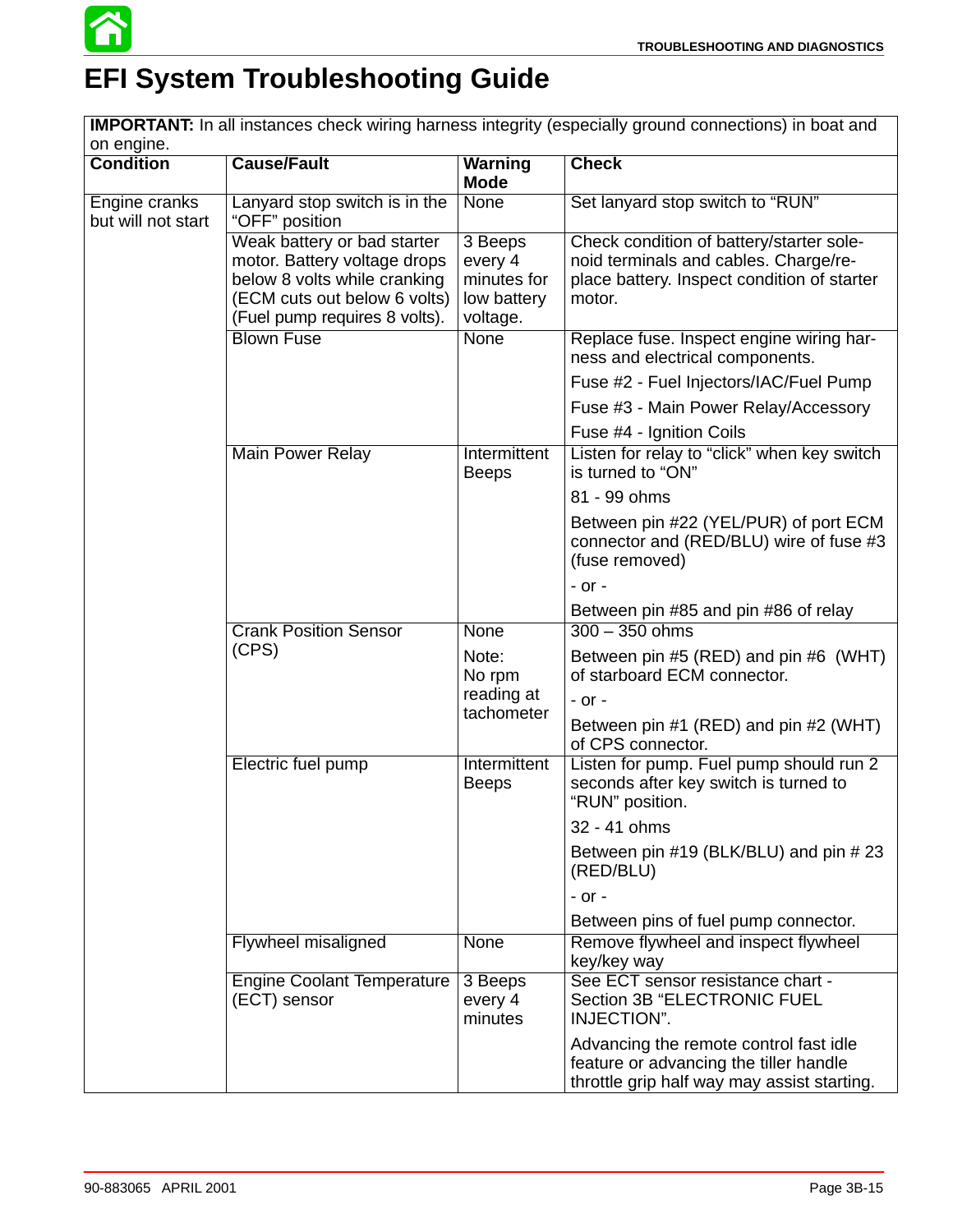| <b>IMPORTANT:</b> In all instances check wiring harness integrity (especially ground connections) in boat and |                                                   |                               |                                                                                     |  |
|---------------------------------------------------------------------------------------------------------------|---------------------------------------------------|-------------------------------|-------------------------------------------------------------------------------------|--|
| on engine.                                                                                                    |                                                   |                               |                                                                                     |  |
| <b>Condition</b>                                                                                              | <b>Cause/Fault</b>                                | Warning<br><b>Mode</b>        | <b>Check</b>                                                                        |  |
| Engine cranks,                                                                                                | Remote control to engine                          | <b>None</b>                   | Clean and inspect male and female                                                   |  |
| starts and stalls                                                                                             | wiring harness connection is                      |                               | connections.                                                                        |  |
|                                                                                                               | poor                                              |                               |                                                                                     |  |
|                                                                                                               | Air in fuel system/lines                          | <b>None</b>                   | Crank and start engine several times.                                               |  |
|                                                                                                               | <b>Manifold Absolute Pressure</b>                 | 6 Beeps at                    | See MAP sensor resistance chart -                                                   |  |
|                                                                                                               | (MAP) sensor                                      | key up or                     | <b>Section 3B "ELECTRONIC FUEL</b>                                                  |  |
|                                                                                                               |                                                   | failure                       | INJECTION".                                                                         |  |
|                                                                                                               | <b>Throttle Position Sensor</b>                   | 6 Beeps at                    | Typical TPI range with DDT:                                                         |  |
|                                                                                                               | (TPS)                                             | key up or<br>failure          | Idle 0.39-1.0 volts, WOT 3.66-4.80 volts.                                           |  |
|                                                                                                               | Idle Air Control (IAC)                            | 3 Beeps                       | 20 - 24 ohms                                                                        |  |
|                                                                                                               |                                                   | every 4<br>minutes            | Between pin #20 (WHT/ORG) and pin<br>#23 (RED/BLU) of starboard ECM con-<br>nector. |  |
|                                                                                                               |                                                   |                               | $-$ or $-$                                                                          |  |
|                                                                                                               |                                                   |                               | Between pin A and pin B of IAC.                                                     |  |
|                                                                                                               | ECM reference voltage to                          | Intermittent                  | 5 volts                                                                             |  |
|                                                                                                               | MAP/TPS                                           | <b>Beeps</b>                  | Between PUR/YEL pin of MAP sensor                                                   |  |
|                                                                                                               |                                                   |                               | wiring harness connector and engine                                                 |  |
|                                                                                                               |                                                   |                               | ground (key switch to "RUN").                                                       |  |
|                                                                                                               | Fuel pressure at VST fitting                      | <b>None</b>                   | See fuel pressure test - Section 3B<br>"ELECTRONIC FUEL INJECTION".                 |  |
|                                                                                                               | Flywheel misaligned                               | <b>None</b>                   | Remove flywheel and inspect flywheel key<br>and key way                             |  |
| <b>Engine Idles</b><br>Fast after warm-<br>up<br>(900-1100rpm)                                                | <b>Engine Coolant Temperature</b><br>(ECT) sensor | 3 Beeps<br>every 4<br>minutes | See ECT sensor resistance chart -<br>Section 3B "ELECTRONIC FUEL<br>INJECTION".     |  |
| Poor off idle or                                                                                              | Fuel injector                                     | 3 Beeps                       | 10.0 - 13.5 ohms                                                                    |  |
| WOT running                                                                                                   |                                                   | every 4                       | Between fuel injector pin #1 and pin #2.                                            |  |
| quality                                                                                                       |                                                   | minutes                       | - or -                                                                              |  |
|                                                                                                               |                                                   |                               |                                                                                     |  |
|                                                                                                               |                                                   |                               | Between (removed) fuse #2 (RED/BLU)<br>wire and port ECM connector:                 |  |
|                                                                                                               |                                                   |                               | Pin #17 (PNK/BRN) Fuel Injector #1                                                  |  |
|                                                                                                               |                                                   |                               | Pin #2 (PNK/RED) Fuel Injector #2                                                   |  |
|                                                                                                               |                                                   |                               | Pin #1 (PNK/ORG) Fuel Injector #3                                                   |  |
|                                                                                                               |                                                   |                               | Pin #18 (PNK/YEL) Fuel Injector #4                                                  |  |
|                                                                                                               | Ignition coil (EST) ***                           | 3 Beeps                       | See ignition coil resistance chart -                                                |  |
|                                                                                                               |                                                   | every 4                       | Section 2A "IGNITION"                                                               |  |
|                                                                                                               |                                                   | minutes                       |                                                                                     |  |
|                                                                                                               | Fuel pressure at VST fitting                      | None                          | See fuel pressure test - Section 3B<br>"ELECTRONIC FUEL INJECTION".                 |  |
|                                                                                                               | Fuel filter plugged                               | None                          | Replace fuel filter                                                                 |  |
|                                                                                                               | Improper spark plugs                              | None                          | Use recommended resistive spark plugs                                               |  |
|                                                                                                               | Loose grounds                                     | None                          | Check all ground connections.                                                       |  |
|                                                                                                               | Flywheel timing tooth pattern                     | None                          | Check tooth pattern for partially missing                                           |  |
|                                                                                                               |                                                   |                               | or damaged teeth                                                                    |  |
|                                                                                                               | Fouled spark plug(s)                              | None                          | Replace spark plug(s).                                                              |  |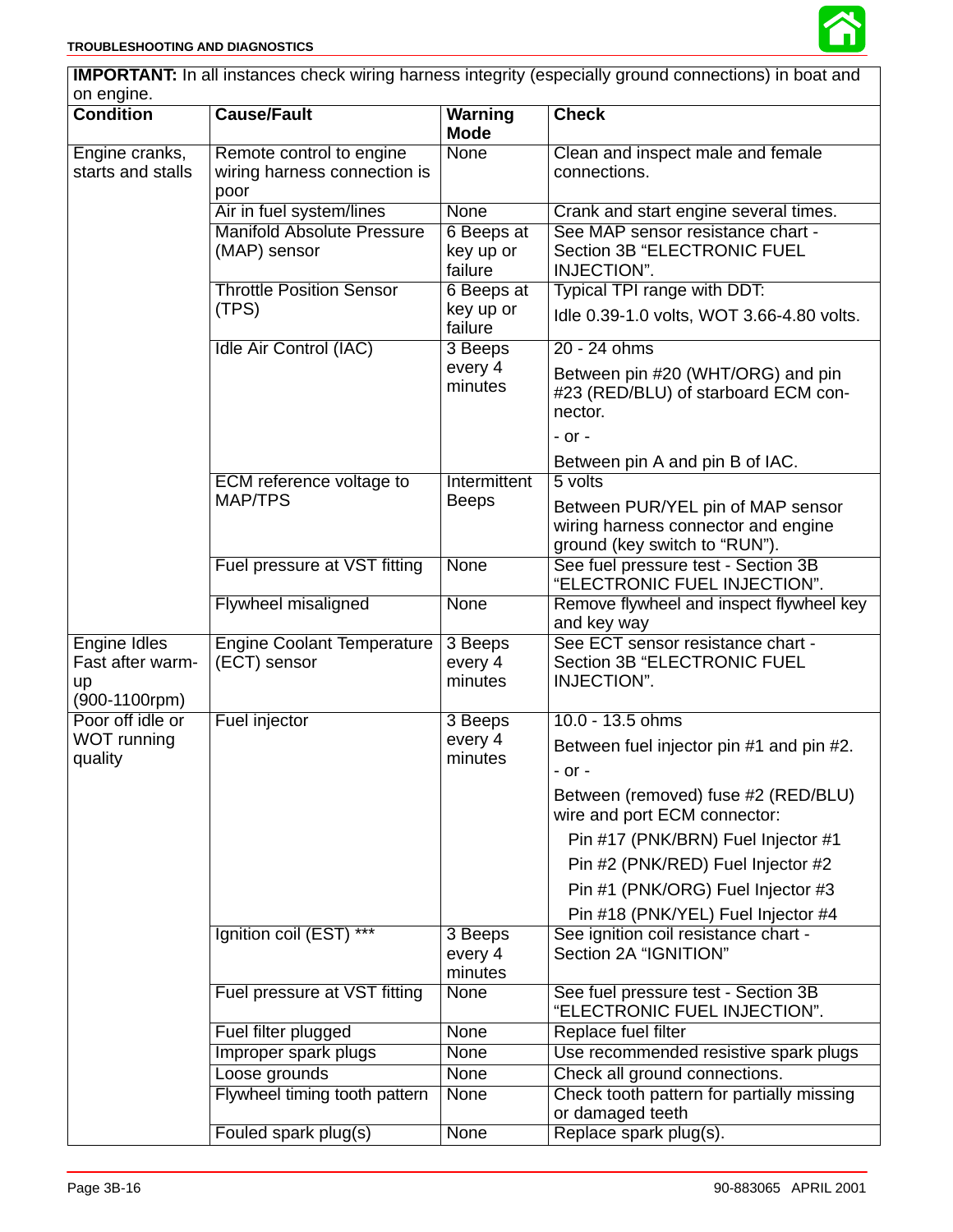

| <b>IMPORTANT:</b> In all instances check wiring harness integrity (especially ground connections) in boat and |                                                   |                                    |                                                                                         |
|---------------------------------------------------------------------------------------------------------------|---------------------------------------------------|------------------------------------|-----------------------------------------------------------------------------------------|
| on engine.                                                                                                    |                                                   |                                    |                                                                                         |
| <b>Condition</b>                                                                                              | <b>Cause/Fault</b>                                | <b>Warning</b><br><b>Mode</b>      | <b>Check</b>                                                                            |
| Poor idle quality                                                                                             | <b>Crank Position Sensor</b>                      | None                               | 300 - 350 ohms                                                                          |
|                                                                                                               | (CPS)                                             |                                    | Between pin #5 (RED) and pin #6 (WHT)<br>of starboard ECM connector.                    |
|                                                                                                               |                                                   |                                    | $-$ or $-$                                                                              |
|                                                                                                               |                                                   |                                    | Between pin #1 (RED) and pin #2 (WHT)<br>of CPS connector.                              |
|                                                                                                               | <b>Manifold Absolute Pressure</b><br>(MAP) sensor | 6 Beeps at<br>key up or<br>failure | See MAP sensor resistance chart -<br>Section 3B "ELECTRONIC FUEL<br>INJECTION".         |
|                                                                                                               | <b>Throttle Position Sensor</b>                   | 6 Beeps at                         | Typical TPI range with DDT:                                                             |
|                                                                                                               | (TPS)                                             | key up or<br>failure               | Idle 0.39-1.0 volts, WOT 3.66-4.80 volts.                                               |
|                                                                                                               | <b>Engine Coolant Temperature</b><br>(ECT) sensor | 3 Beeps<br>every 4<br>minutes      | See ECT sensor resistance chart -<br><b>Section 3B "ELECTRONIC FUEL</b><br>INJECTION".  |
|                                                                                                               | <b>Manifold Air Temperature</b><br>(MAT) sensor   | 6 Beeps at<br>key up or<br>failure | See MAT sensor resistance chart --<br><b>Section 3B "ELECTRONIC FUEL</b><br>INJECTION". |
|                                                                                                               | Fuel injector                                     | 3 Beeps                            | 10.0 - 13.5 ohms                                                                        |
|                                                                                                               |                                                   | every 4<br>minutes                 | Between fuel injector pin #1 and pin #2.<br>$-$ or $-$                                  |
|                                                                                                               |                                                   |                                    | Between (removed) fuse #2 (RED/BLU)<br>wire and port ECM connector:                     |
|                                                                                                               |                                                   |                                    | Pin #17 (PNK/BRN) Fuel Injector #1                                                      |
|                                                                                                               |                                                   |                                    | Pin #2 (PNK/RED) Fuel Injector #2                                                       |
|                                                                                                               |                                                   |                                    | Pin #1 (PNK/ORG) Fuel Injector #3                                                       |
|                                                                                                               |                                                   |                                    | Pin #18 (PNK/YEL) Fuel Injector #4                                                      |
|                                                                                                               | $***$<br>Ignition coil (EST)                      | 3 Beeps<br>every 4<br>minutes      | See ignition coil resistance chart -<br>Section 2A "IGNITION"                           |
|                                                                                                               | Idle Air Control (IAC)                            | 3 Beeps                            | 20 - 24 ohms                                                                            |
|                                                                                                               |                                                   | every 4<br>minutes                 | Between pin #20 (WHT/ORG) and pin<br>#23 (RED/BLU) of starboard ECM con-<br>nector.     |
|                                                                                                               |                                                   |                                    | $-$ or $-$                                                                              |
|                                                                                                               |                                                   |                                    | Between pin A and pin B of IAC.                                                         |
|                                                                                                               | Fuel pressure at VST fitting.                     | None                               | See fuel pressure test - Section 3B<br>"ELECTRONIC FUEL INJECTION".                     |
|                                                                                                               | Loose grounds                                     | <b>None</b>                        | Check all ground connections.                                                           |
|                                                                                                               | Fouled spark plug(s)                              | None                               | Replace spark plug(s).                                                                  |

\*\*\* The ECM will only monitor the EST connection to the ignition coil, use resistance tests and/or spark gap test to confirm an ignition coil failure.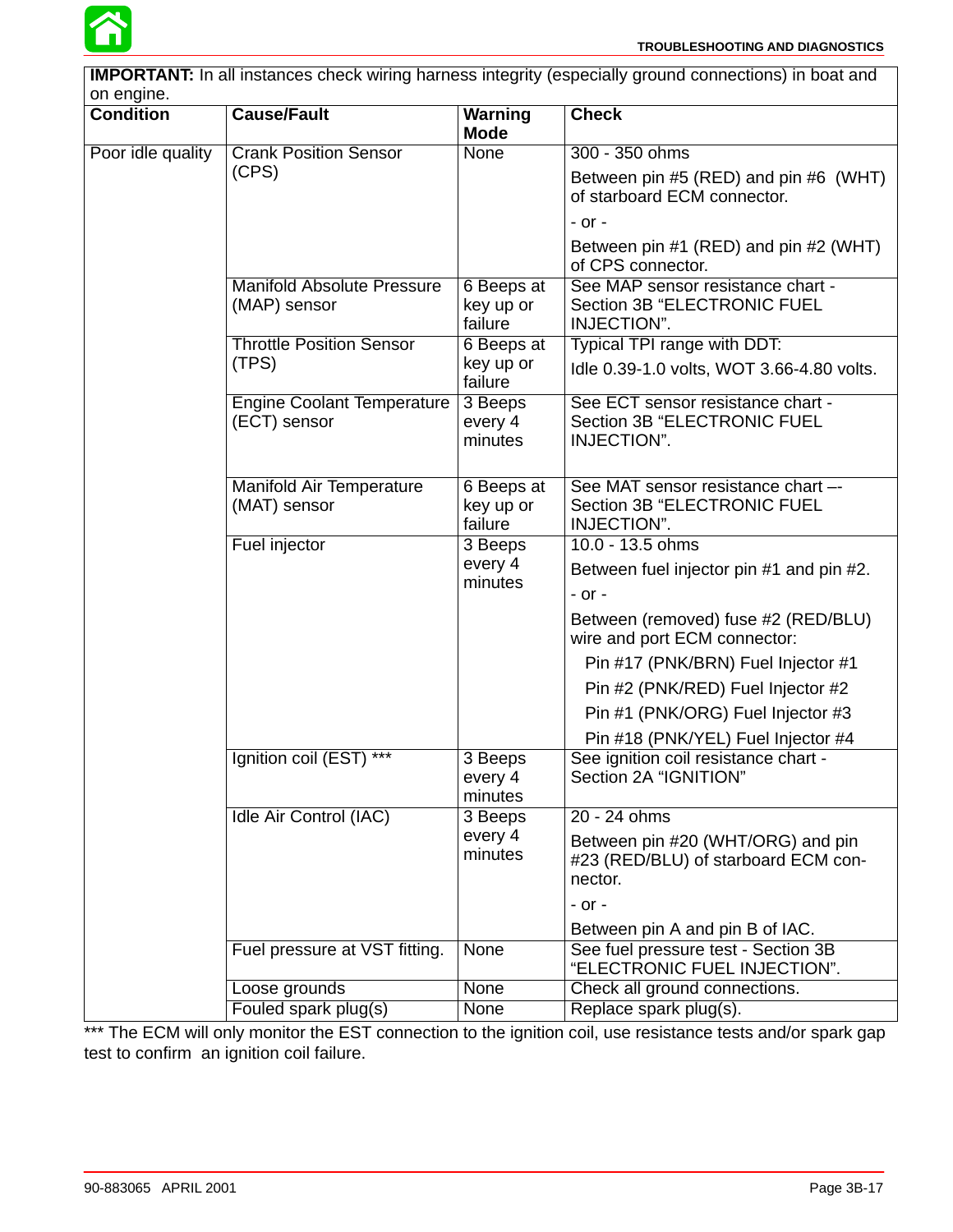

|                                                 |                                                             |                                                                     | <b>IMPORTANT:</b> In all instances check wiring harness integrity (especially ground connections) in boat and                                   |
|-------------------------------------------------|-------------------------------------------------------------|---------------------------------------------------------------------|-------------------------------------------------------------------------------------------------------------------------------------------------|
| on engine.                                      |                                                             |                                                                     |                                                                                                                                                 |
| <b>Condition</b>                                | <b>Cause/Fault</b>                                          | Warning<br><b>Mode</b>                                              | <b>Check</b>                                                                                                                                    |
| Engine runs rich                                | Fuel pressure regulator                                     | <b>None</b>                                                         | 42 - 44 psi (290 - 303 kPa) at VST fitting<br>- Section 3B "ELECTRONIC FUEL<br><b>INJECTION"</b>                                                |
|                                                 | <b>Engine Coolant Temperature</b><br>(ECT) Sensor           | 3 Beeps<br>every 4<br>minutes                                       | See ECT sensor resistance chart -<br>Section 3B Electronic Fuel Injection                                                                       |
|                                                 | Thermostat stuck open                                       | <b>None</b>                                                         | Remove and inspect thermostat.                                                                                                                  |
|                                                 |                                                             |                                                                     | Section 4A "CYLINDER HEAD"                                                                                                                      |
| <b>Speed Reduction</b><br>Engine RPM            | Low oil pressure or<br>grounded oil pressure switch         | <b>GUARDIAN</b><br>Continuous                                       | Check engine oil level and add oil as<br>needed.                                                                                                |
| Limited to 2000                                 | lead                                                        | Horn Above<br>10% Power<br>Setting                                  | Remove oil pressure switch and install oil<br>pressure gauge, (warm engine) oil pres-<br>sure should be:                                        |
|                                                 |                                                             |                                                                     | Above 2.9 psi (20.0 kPa) at idle                                                                                                                |
|                                                 |                                                             |                                                                     | 30-40 psi. (207-278 kPa) at 3000 rpm.                                                                                                           |
|                                                 |                                                             |                                                                     | See Oil Pressure Switch test -<br>Section 4B "Cylinder Block/Crankcase".                                                                        |
|                                                 |                                                             |                                                                     | Check for short between pin #7 (BLU) of<br>starboard ECM connector and open<br>connector of oil pressure switch.                                |
| <b>Speed Reduction</b><br>Engine RPM<br>Limited | <b>Engine Overheat</b>                                      | <b>GUARDIAN</b><br>Continuous                                       | Engine Guardian System is activated.<br>Power limit will vary with level of overheat.<br>Stop engine and check water intake for<br>obstruction. |
|                                                 |                                                             |                                                                     | Advancing throttle above idle may provide<br>additional cooling.                                                                                |
|                                                 | <b>Battery Voltage</b><br>Less Than 10y or More<br>Than 16v | <b>GUARDIAN</b><br>Continuous<br>Horn Above<br>75% Power<br>Setting | Engine Guardian System is activated.<br>Engine power is limited to 75% of maxi-<br>mum.                                                         |
|                                                 | <b>Engine Coolant Temperature</b><br>(ECT) Sensor Failure   | <b>GUARDIAN</b><br>Continuous<br>Horn Above<br>50% Power<br>Setting | Engine Guardian System is activated.<br>Engine power is limited to 50% of maxi-<br>mum. Engine overheat protection is com-<br>promised          |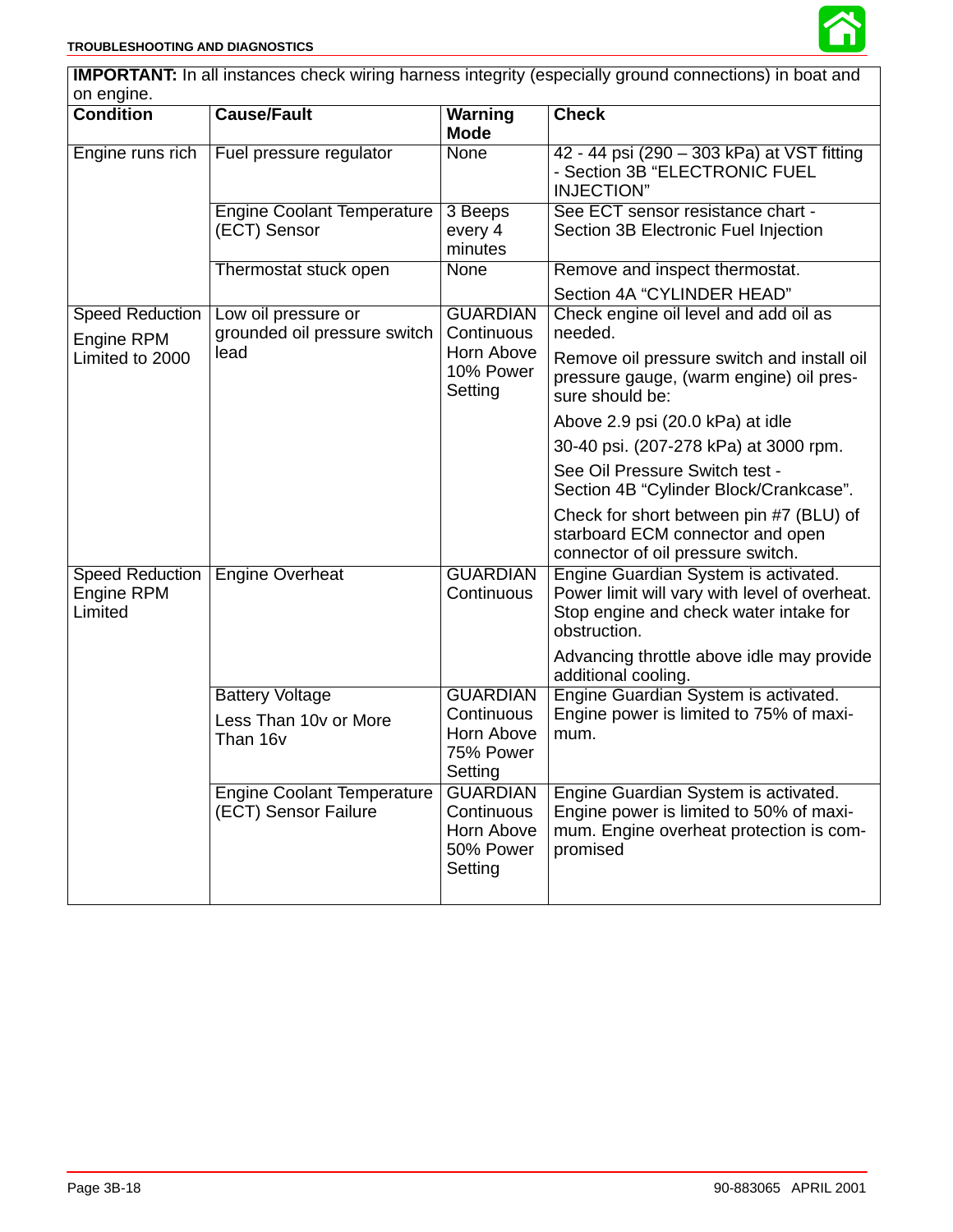

**NOTE:** Refer to section **1C General Information** (powerhead reference views) for location of sensors.

**NOTE:** If using DMT 2000 turn the selector switch to  $\Omega$  Allow the meter to auto-range.

### **Engine Coolant Temperature (ECT) Sensor Manifold Air Temperature (MAT) Sensor**

- 1. Place the engine coolant temperature sensor in a container filled with water.
- 2. Place a thermometer in the water and slowly heat the water.
- 3. Measure the resistance when the specified temperature is reached. If the reading is out of specification, replace the sensor.



**a -** Engine Coolant Temperature(ECT) Sensor

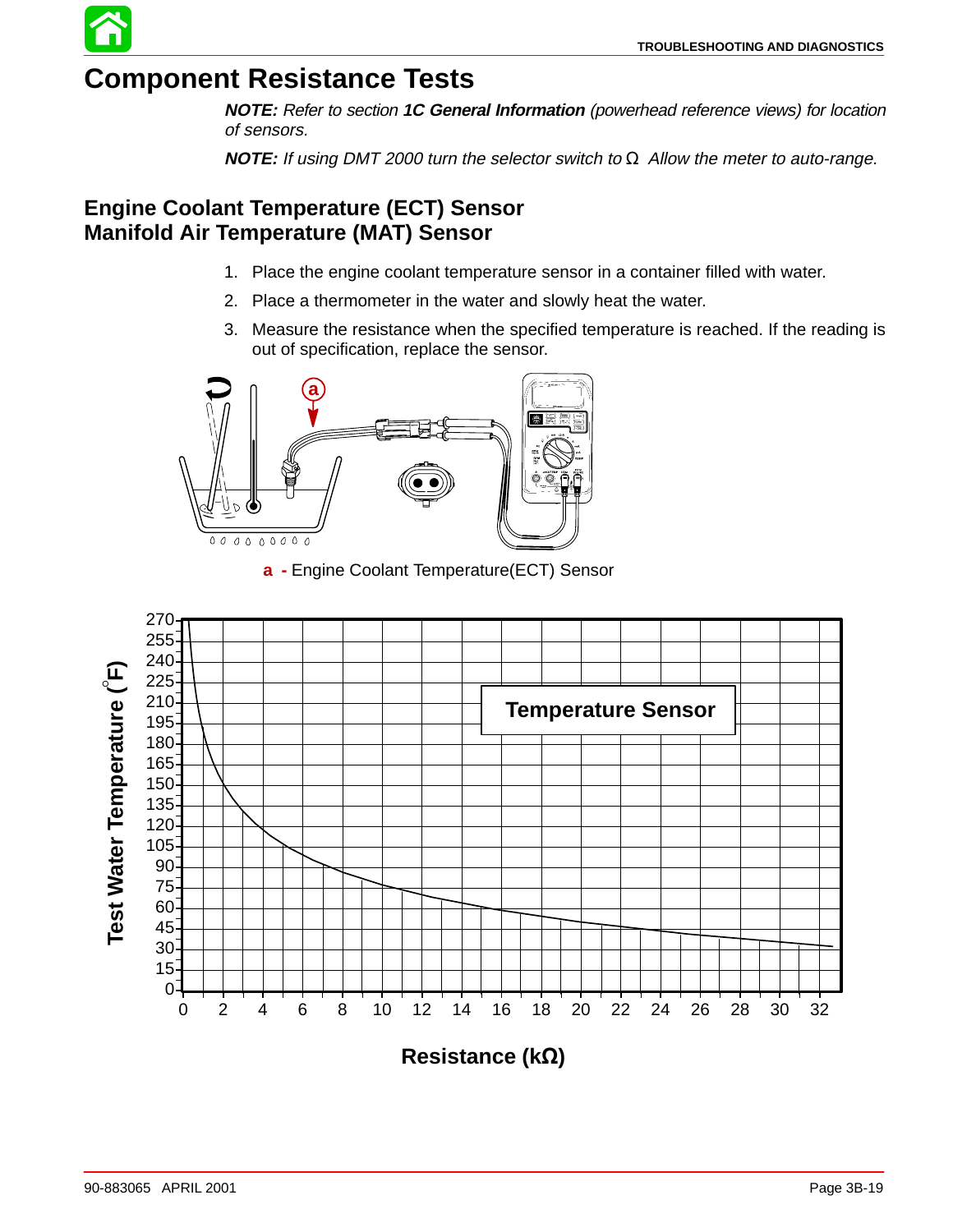

### **Fuel Injector**



| <b>METER TEST LEADS</b> |              | <b>METER SCALE</b><br>(ANALOG) | <b>READING</b><br>$(\Omega)$ |
|-------------------------|--------------|--------------------------------|------------------------------|
| <b>RED</b>              | <b>BLACK</b> |                                |                              |
| PIN A                   | PIN B        | RX <sub>1</sub>                | $10 - 13.5$                  |

**Main Power Relay**







| <b>METER TEST LEADS</b> |               | <b>METER SCALE</b><br>(ANALOG) | <b>READING</b><br>(Ω) |
|-------------------------|---------------|--------------------------------|-----------------------|
| <b>RED</b>              | <b>BLACK</b>  |                                |                       |
| <b>PIN 85</b>           | <b>PIN 86</b> | RX1                            | $81 - 91$             |